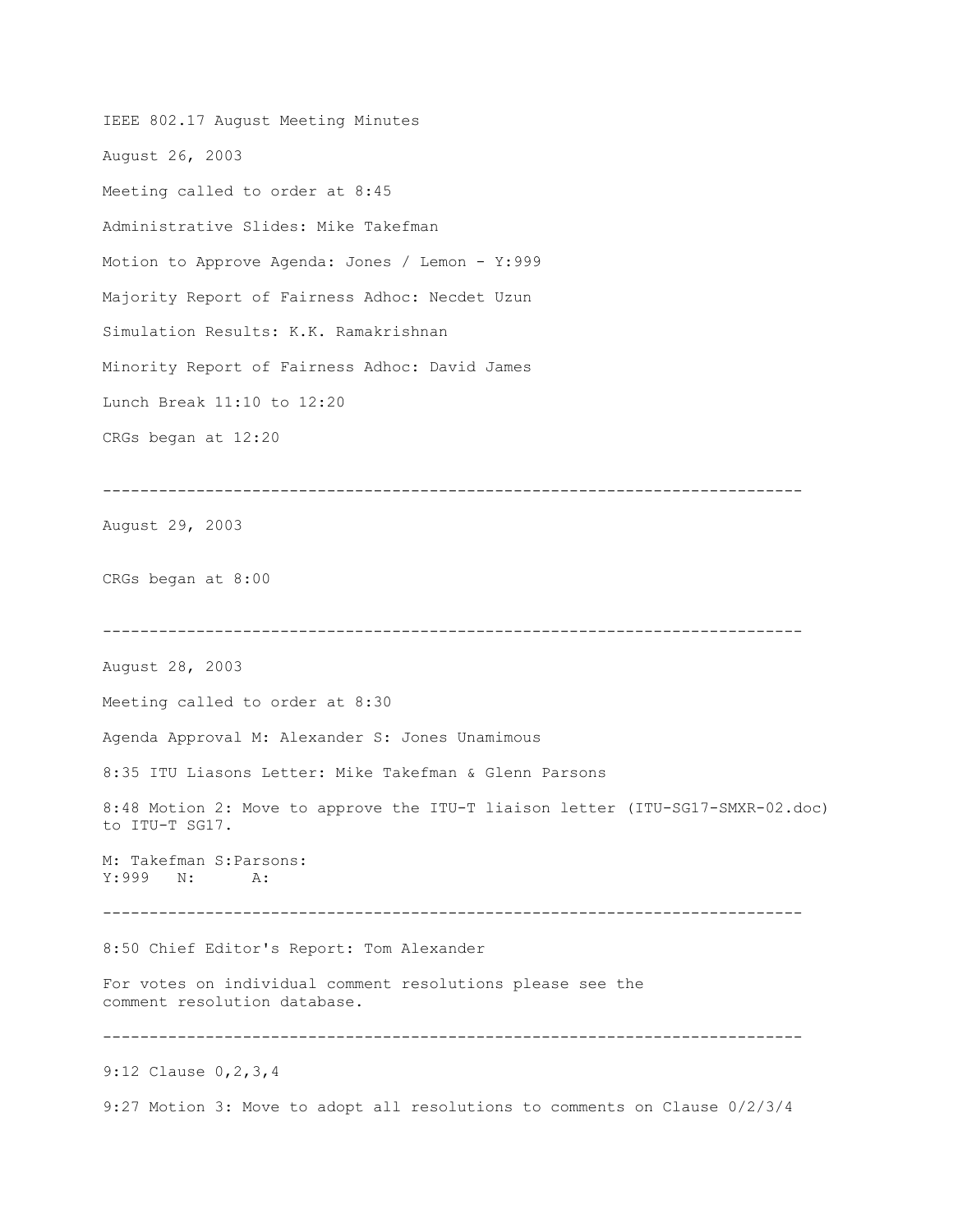as resolved by comment resolution ad-hoc, including request for contributions as necessary, and to grant editorial license for all unresolved editorial comments if any. M:Alexander S: Uzun Y:999 N:0 A:0 --------------------------------------------------------------------------- 9:28 Clause 11/12, D, L Report Glenn Parsons 9:47 Motion 4: Move to adopt all resolutions to comments on the OAM Section (Clause 11/12/D/L), as resolved by comment resolution ad-hoc, including request for contributions as necessary, and to grant editorial license for all unresolved editorial comments if any. M:Parsons S: Bruckman Y:999 N:0 A:0 9:49 Motion 5: Move to grant editorial license to OAM editors to update the MIB and Table D.2 to attempt to maintain technical consistency with other clauses in D2.5 M:Parsons S: Jones Y:999 N:0 A:0 --------------------------------------------------------------------------- 9:50 CLause 1 Report: David James 10:02 Motion 6: Move to adopt all resolutions to comments on the Intro Section (Clause 1), as resolved by comment resolution ad-hoc, including request for contributions as necessary, and to grant editorial license for all unresolved editorial comments if any. M:Parsons S: Bruckman Y:999 N:0 A:0 --------------------------------------------------------------------------- 10:03 Annex E Report: Mark Holness 10:19 Motion 7: Move to adopt all resolutions to comments on the Briding Section (Annex E), as resolved by comment resolution ad-hoc, including request for contributions as necessary, and to grant editorial license for all unresolved editorial comments if any. M:Holness S: Takefman Y:999 N:0 A:0 --------------------------------------------------------------------------- 10:20 Fairness Report: Bob Sultan

10:50 Motion 8: Move to adopt all resolutions to comments on the Fairness Section (Clause 9), as resolved by comment resolution ad-hoc, including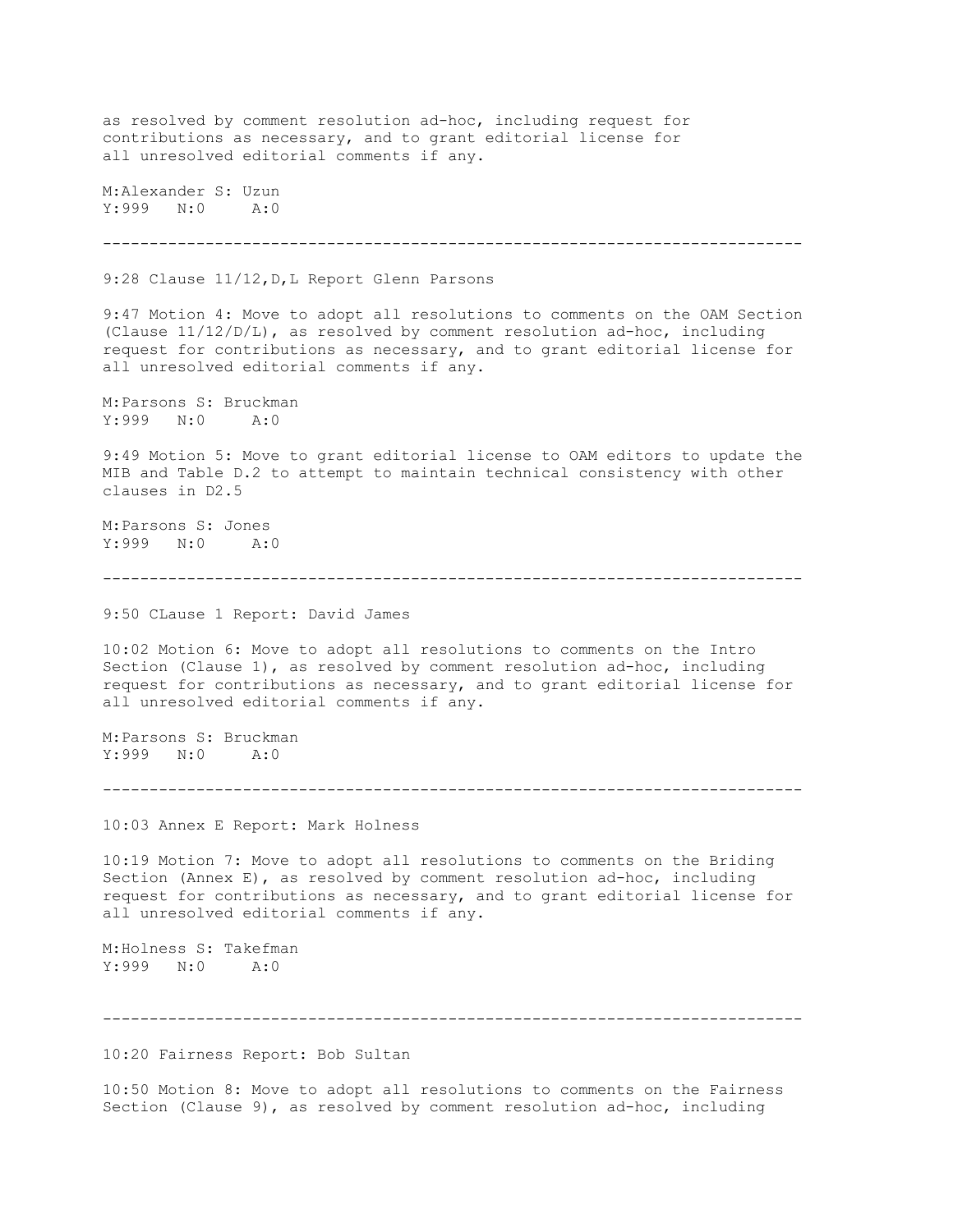request for contributions as necessary, and to grant editorial license for all unresolved editorial comments if any. M:Sultan S: Uzun Y:999 N:0 A:0 --------------------------------------------------------------------------- 10:51 PHY Report: Harry Peng 10:53 Motion 9: Move to adopt all resolutions to comments on the PHY Section (Clause 7,B,C), as resolved by comment resolution ad-hoc, including request for contributions as necessary, and to grant editorial license for all unresolved editorial comments if any. M: Peng S: Jones Y:999 N:0 A:0 --------------------------------------------------------------------------- 10:54 Topology Report: Jason Fan 12:00 Motion 10: Move to adopt all resolutions to comments on the Topology Section (Clause 10), as resolved by comment resolution ad-hoc, including request for contributions as necessary, and to grant editorial license for all unresolved editorial comments if any. M: Fan S: Kao Y:999 N:0 A:0 --------------------------------------------------------------------------- 13:18 MAC Report: John Lemon Motion 11: Move to adopt all resolutions to comments on the MAC Section (Clause  $5, 6, 8, F, G, H, I, J$ ), as resolved by comment resolution ad-hoc, including request for contributions as necessary, and to grant editorial license for all unresolved editorial comments if any. 14:22 M: Lemon S: Takefman Y:999 N:0 A:0 14:23 Motion 12: Move to replace "||" with "-" in Equation 6.1 (page 89, line 29) M: Lemon S: James Y:999 N:0 A:0 14:24 Motion 13: Move to replace "Q\_TX\_PHY" with "Q\_TX\_COUNT" on Table-Row 6.32-12 (page 172, line 40). M: Lemon S: James Y:999 N:0 A:0